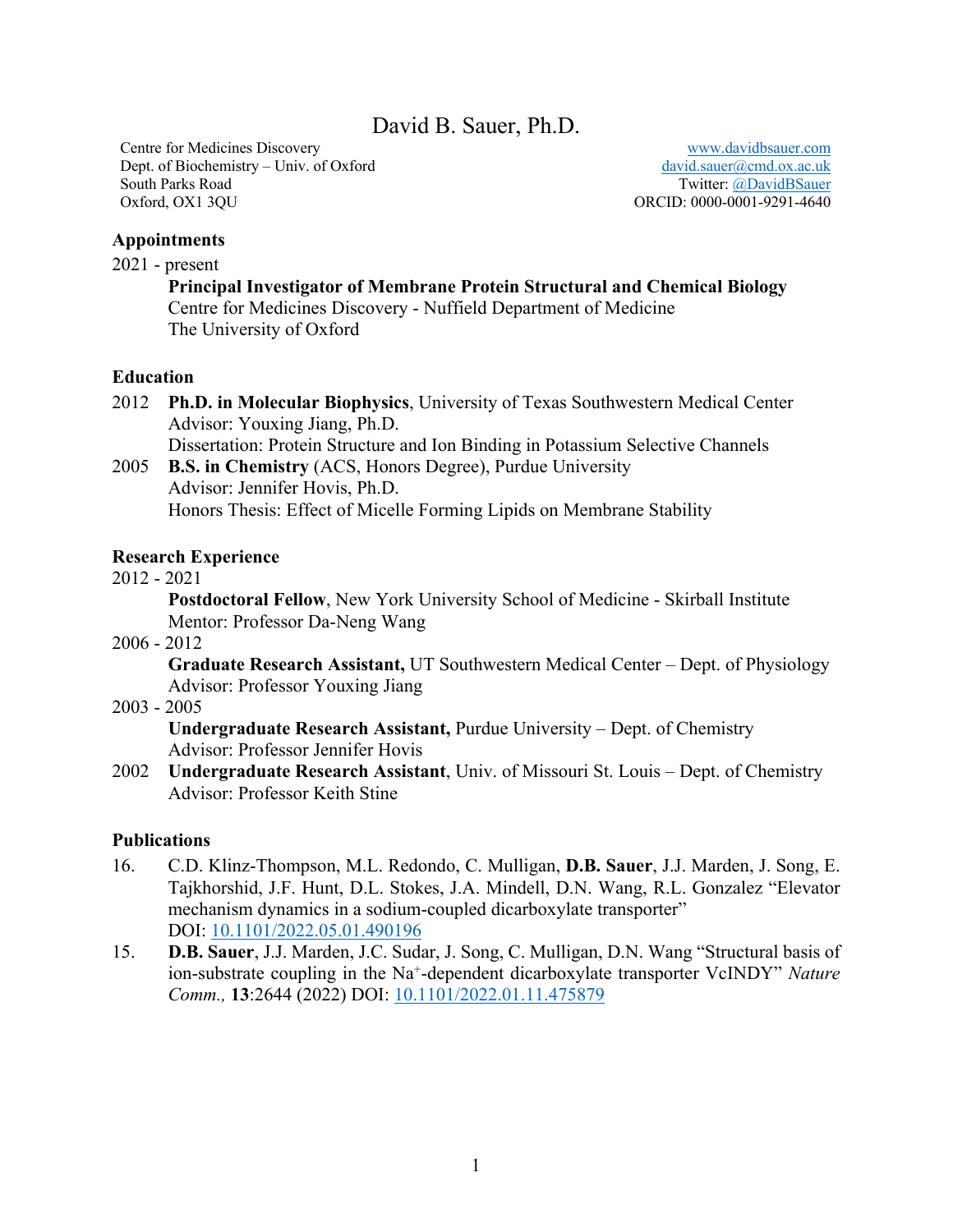- 14. D.N. Brawley, **D.B. Sauer\***, J. Li\*, X. Zheng**\***, A. Koide**\***, G.S. Jedhe, T. Suwatthee, J. Song, Z. Liu, P.S. Arora, S. Koide, V.J. Torres, D.N. Wang, N.J. Traaseth "Structural basis for inhibition of the efflux pump NorA from *S. aureus*" *Nature Chem. Bio.,* (2022) DOI: 10.1038/s41589-022-00994-9 \*- Authors contributed equally *Commented on by*:
- A. Penmatsa "A (Fab)ulous tool to block efflux" *Nature Chemical Biology* (2022) 13. **D.B. Sauer**, B. Wang, J.C. Sudar, J. Song, J. Marden, W.J. Rice, D.N. Wang "The ups and downs of elevator-type di-/tricarboxylate membrane transporters" *FEBS J*, **289**, 1515-1523 (2022) DOI: 10.1111/febs.16158
- 12. **D.B. Sauer†** and D.N. Wang† "Using machine learning to predict quantitative phenotypes from protein and nucleic acid sequences" DOI: 10.1101/677328 **†** - Co-corresponding author
- 11. **D.B. Sauer**, J. Song, B. Wang, J.K. Hilton, N.K. Karpowich, J.A. Mindell, W.J. Rice, D.N. Wang "Structure and inhibition mechanism of the human citrate transporter NaCT" *Nature*, **591**, 157-161 (2021) DOI: 10.1038/s41586-021-03230-x
- 10. **D.B. Sauer**, N. Trebesch, J.J. Marden, N. Cocco, J. Song, A. Koide, S. Koide, E. Tajkhorshid, D.N. Wang "Structural basis for the reaction cycle of DASS dicarboxylate transporters" *eLife*; **9**:e61350 (2020) DOI: 10.7554/eLife.61350 *Commented on by*:

A.W. Duster and H. Lin "Membrane Transport: Riding elevators into and out of cells" *eLife* **9**:e62925 (2020)

- 9. **D.B. Sauer†** and D.N. Wang† "Predicting the Optimal Growth Temperatures of Prokaryotes using only Genome Derived Features" *Bioinformatics,* **18**, 3224-3231 (2019) DOI:10.1093/bioinformatics/btz059
- 8. **D.B. Sauer†** , N.K. Karpowich, J. Song, D.N. Wang**†** "Rapid Bioinformatic Identification of Thermostabilizing Mutations" *Biophys. J.,* **107**, 1420-1428 (2015) DOI: 10.1016/j.bpj.2015.07.026

*Commented on by:*

C.G. Tate "Identifying Thermostabilizing Mutations in Membrane Proteins by Bioinformatics" *Biophys. J.,* **107**, 1307-1308 (2015).

- 7. Y.L. Lam**\***, W. Zeng**\***, **D.B. Sauer\***, Y. Jiang "The Conserved Potassium Channel Filter Can Have Distinct Ion Binding Profiles - Structural Analysis of Rubidium, Cesium and Barium Binding in NaK2K" *J. Gen. Physiol.,* **114**, 181-192 (2014) DOI: 10.1085/jgp.201411191
- 6. **D.B. Sauer**, W. Zeng, J. Canty, Y. Jiang "Sodium and Potassium competition in Potassium-selective and Non-selective Channels" *Nature Comm.*, **4**:2721 (2013) DOI: 10.1038/ncomms3721
- 5. C. Kong, W. Zeng, S. Ye, L. Chen, **D.B. Sauer**, Y. Lam, M.G. Derebe, Y. Jiang "Distinct Gating Mechanisms revealed by the structures of a multi-ligand gated  $K^+$  channel" *eLife*, **1**:e00184 (2012) DOI: 10.7554/eLife.00184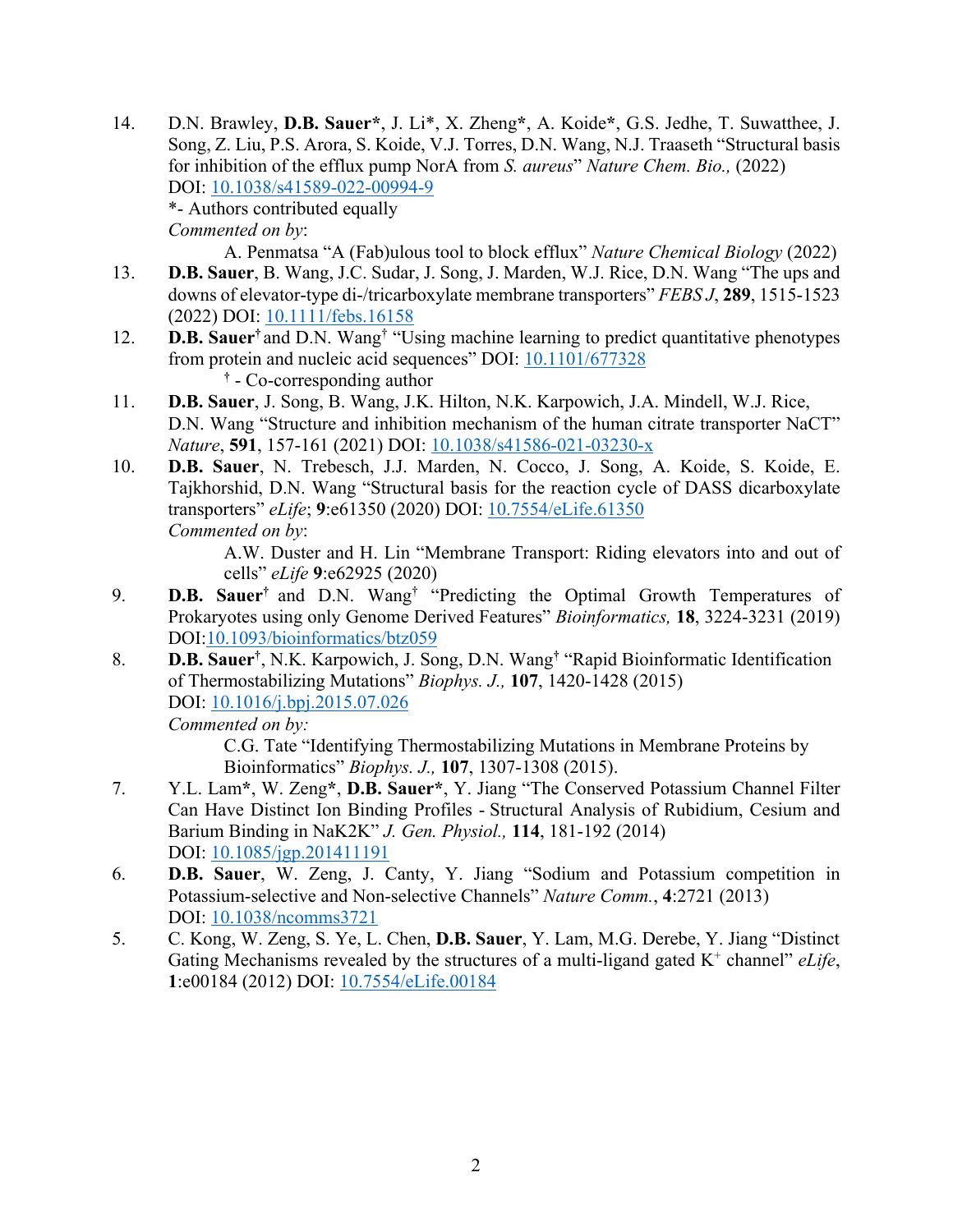4. J. Liao, H. Li, W. Zeng, **D.B. Sauer**, R. Belemares, Y. Jiang "Structural Insight into the Ion Exchange Mechanism of Sodium/Calcium Exchanger" *Science*, **335**, 686-690 (2012) DOI: 10.1126/science.1215759

*Commented on by:*

J. Abramson, A. Paz, K.D. Philipson "It's All in the Symmetry" *Science,* **335**, 669- 670 (2012).

- 3. **D.B. Sauer**, W. Zeng, S. Raghunathan and Y. Jiang "Protein Interactions Central to Stabilizing the K+ Channel Selectivity Filter in a 4-sited Configuration for Selective  $K^+$ Permeation" *Proc. Natl. Acad. Sci. USA*, **108**, 16634-16639 (2011) DOI: 10.1073/pnas.1111688108
- 2. M.G. Derebe\*, **D.B. Sauer**\*, W. Zeng, A. Alam, N. Shi and Y. Jiang "Tuning the Ion Selectivity of Tetrameric Cation Channels by Changing the Number of Ion Binding Sites" *Proc. Natl. Acad. Sci. USA*, **108**, 598-602 (2011) DOI: 10.1073/pnas.1013636108
- 1. M.C. Hull, **D.B. Sauer**, and J.S. Hovis "The Influence of Lipid Chemistry on the Osmotic Response of Cell Membranes: Effect of Non-Bilayer Forming Lipids," *J. Phys. Chem. B,*  **108**, 15890 -15895 (2004) DOI: 10.1021/jp049845d

# **Funding**

| 2022 | Royal Society Research Grant                                                                               |
|------|------------------------------------------------------------------------------------------------------------|
|      | RGS\R1\221212                                                                                              |
|      | 2017 - 2019 American Cancer Society Postdoctoral Fellowship                                                |
|      | 129844-PF-17-135-01-TBE                                                                                    |
|      | 2016 - 2017 Department of Defense Horizon Award                                                            |
|      | W81XWH-16-1-0153                                                                                           |
|      | 2007 - 2010 National Institutes of Health Predoctoral Institutional Research Training Grant<br>GM008297-19 |
|      |                                                                                                            |

# **Honors & Awards**

- 2020 Poster Award, New York Structural Biology Discussion Group
- 2014 Biophysics Wiki-edit Contest Winner, Biophysical Society
- 2013 Outstanding Poster Presentation, NYU Medical Center Skirball Institute Retreat
- 2005 Dale W. Margerum Undergraduate Research Award, Purdue Univ. Dept. of Chemistry
- 2005 Outstanding Research Award, Purdue University Undergraduate Research Symposium
- 2004 Harrison M. Stine Memorial Scholarship, Purdue University Dept. of Chemistry
- 2004 Best Science Paper Award, Butler University Undergraduate Research Conference

# **Professional Activities**

| 2021-present Organizer, Centre for Medicines Discovery Internal Seminar Series |  |
|--------------------------------------------------------------------------------|--|
| Co-organizer, Biophysical Society Membrane Transport Mini-Symposium<br>2020    |  |
| Organizer, NYU Medical Center CryoEM Discussion Group<br>2019-2021             |  |
| Organizing Committee, NYU Medical Center Skirball Institute Retreat<br>2019    |  |
| Associate Faculty Member, F1000Prime<br>2018-2021                              |  |
| President, Purdue Science Student Council<br>2004                              |  |
| 2002-2005<br>Member, Purdue Science Student Council                            |  |